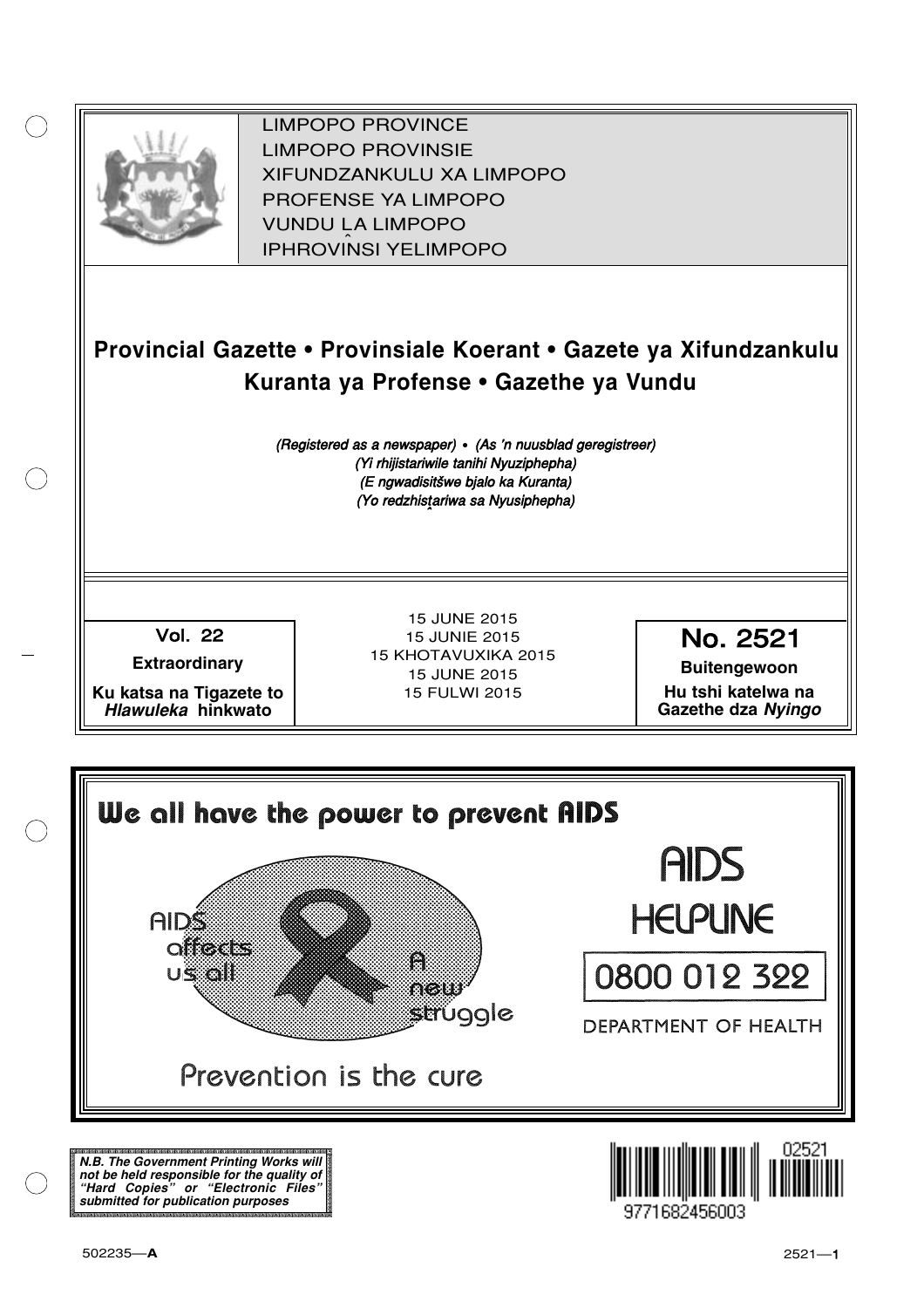# **from Government Printing Works Important** Information

Dear Valued Customers,

Government Printing Works has implemented rules for completing and submitting the electronic Adobe Forms when you, the customer, submits your notice request.

Please take note of these guidelines when completing your form.

#### **GPW Business Rules**

1. No hand written notices will be accepted for processing, this includes Adobe forms which have been completed by hand.



- 2. Notices can only be submitted in Adobe electronic form format to the email submission address submit.egazette@gpw.gov.za. This means that any notice submissions not on an Adobe electronic form that are submitted to this mailbox will be **rejected**. National or Provincial gazette notices, where the Z95 or Z95Prov must be an Adobe form but the notice content (body) will be an attachment.
- 3. Notices brought into GPW by "walk-in" customers on electronic media can only be submitted in Adobe electronic form format. This means that any notice submissions not on an Adobe electronic form that are submitted by the customer on electronic media will be **rejected**. National or Provincial gazette notices, where the Z95 or Z95Prov must be an Adobe form but the notice content (body) will be an attachment.
- 4. All customers who walk in to GPW that wish to submit a notice that is not on an electronic Adobe form will be routed to the Contact Centre where the customer will be taken through the completion of the form by a GPW representative. Where a customer walks into GPW with a stack of hard copy notices delivered by a messenger on behalf of a newspaper the messenger must be referred back to the sender as the submission does not adhere to the submission rules.
- 5. All notice submissions that do not comply with point 2 will be charged full price for the notice submission.
- 6. The current cut-off of all Gazette's remains unchanged for all channels. (Refer to the GPW website for submission deadlines - www.gpwonline.co.za)
- 7. Incorrectly completed forms and notices submitted in the wrong format will be rejected to the customer to be corrected and resubmitted. Assistance will be available through the Contact Centre should help be required when completing the forms. (012-748 6200 or email info.egazette@gpw.gov.za)
- 8. All re-submissions by customers will be subject to the above cut-off times.
- 9. All submissions and re-submissions that miss the cut-off will be rejected to the customer to be submitted with a new publication date.
- 10. Information on forms will be taken as the primary source of the notice to be published. Any instructions that are on the email body or covering letter that contradicts the notice form content will be ignored.

You are therefore advised that effective from **Monday, 18 May 2015** should you not comply with our new rules of engagement, all notice requests will be rejected by our new system.

Furthermore, the fax number **012- 748 6030** will also be **discontinued** from this date and customers will only be able to submit notice requests through the email address submit.egazette@gpw.gov.za.



government printing on:<br>ient Printing Works<br>.ic. OF SOUTH AFRICA



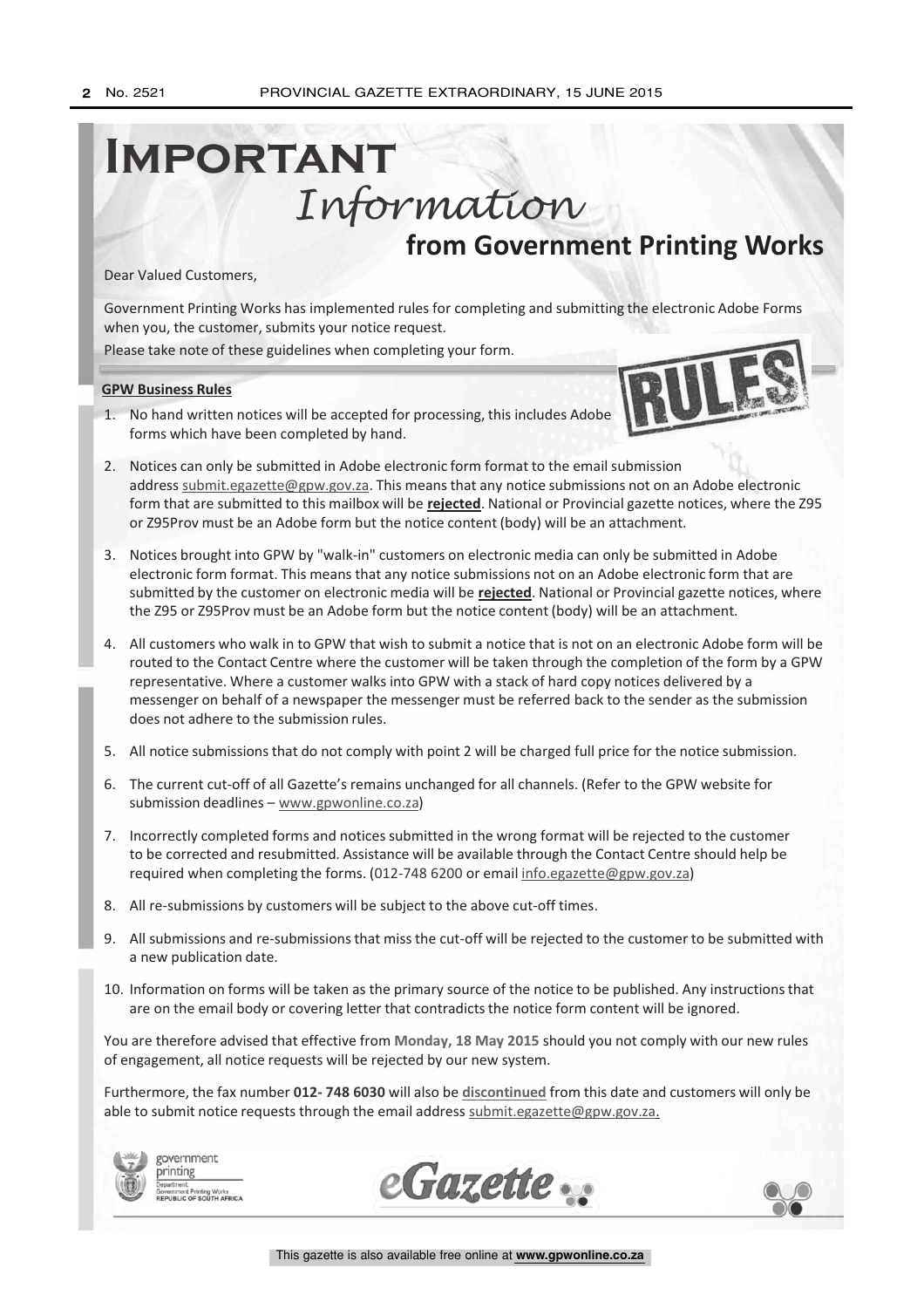

**DO** use the new Adobe Forms for your notice request.

These new forms can be found on our website: www.gpwonline.co.za under the Gazette Services page.

**DO** attach documents separately in your email to GPW. (In other words, your email should have an Adobe Form plus proof of payment – 2 separate attachments – where notice content is applicable, it should also be a 3<sup>rd</sup> separate attachment)

**DO** specify your requested publication date.

**Form Completion Rules**

**DO** send us the electronic Adobe form. (There is no need to print and scan it).



**DON'T** submit request as <sup>a</sup> single PDF containing all other documents, i.e. form, proof of payment & notice content, it will be **FAILED** by our new system.

**DON'T** print and scan the electronic Adobe form.

**DON'T** send queries or RFQ's to the submit.egazette mailbox.

**DON'T** send bad quality documents to GPW. (Check that documents are clear and can be read)

| No.              | <b>Rule Description</b>                                                                                  | <b>Explanation/example</b>                                      |  |  |
|------------------|----------------------------------------------------------------------------------------------------------|-----------------------------------------------------------------|--|--|
| 1.               | All forms must be completed in the chosen                                                                | GPW does not take responsibility for translation of notice      |  |  |
|                  | language.                                                                                                | content.                                                        |  |  |
| 2.               | All forms must be completed in sentence<br>case, i.e. No fields should be completed in all<br>uppercase. | e.g. "The company is called XYZ Production Works"               |  |  |
| $\overline{3}$ . | No single line text fields should end with any                                                           | e.g. "Pty Ltd.", e.g. Do not end an address field, company      |  |  |
|                  | punctuation, unless the last word is an<br>abbreviation.                                                 | name, etc. with a period (.) comma (,) etc.                     |  |  |
| 4.               | Multi line fields should not have additional                                                             | This causes unwanted line breaks in the final output, e.g.      |  |  |
|                  | hard returns at the end of lines or the field                                                            | Do not type as:                                                 |  |  |
|                  | itself.                                                                                                  | 43 Bloubokrand Street                                           |  |  |
|                  |                                                                                                          | Putsonderwater                                                  |  |  |
|                  |                                                                                                          | 1923                                                            |  |  |
|                  |                                                                                                          | Text should be entered as:                                      |  |  |
|                  |                                                                                                          | 43 Bloubokrand Street, Putsonderwater, 1923                     |  |  |
| 5.               | Grid fields (Used for dates, ID Numbers,                                                                 | Date fields are verified against format CCYY-MM-DD<br>$\bullet$ |  |  |
|                  | Telephone No., etc.)                                                                                     | Time fields are verified against format HH:MM                   |  |  |
|                  |                                                                                                          | Telephone/Fax Numbers are not verified and allow                |  |  |
|                  |                                                                                                          | for any of the following formats limited to 13                  |  |  |
|                  |                                                                                                          | characters: including brackets, hyphens, and spaces             |  |  |
|                  |                                                                                                          | 0123679089<br>$\circ$                                           |  |  |
|                  |                                                                                                          | (012) 3679089<br>$\circ$                                        |  |  |
|                  |                                                                                                          | (012)367-9089<br>$\circ$                                        |  |  |
| 6.               | Copy/Paste from other documents/text                                                                     | Avoid using this option as it carries the original<br>$\bullet$ |  |  |
|                  | editors into the text blocks on forms.                                                                   | formatting, i.e. font type, size, line spacing, etc.            |  |  |
|                  |                                                                                                          | Do not include company letterheads, logos, headers,             |  |  |
|                  |                                                                                                          | footers, etc. in text block fields.                             |  |  |

**Important** 





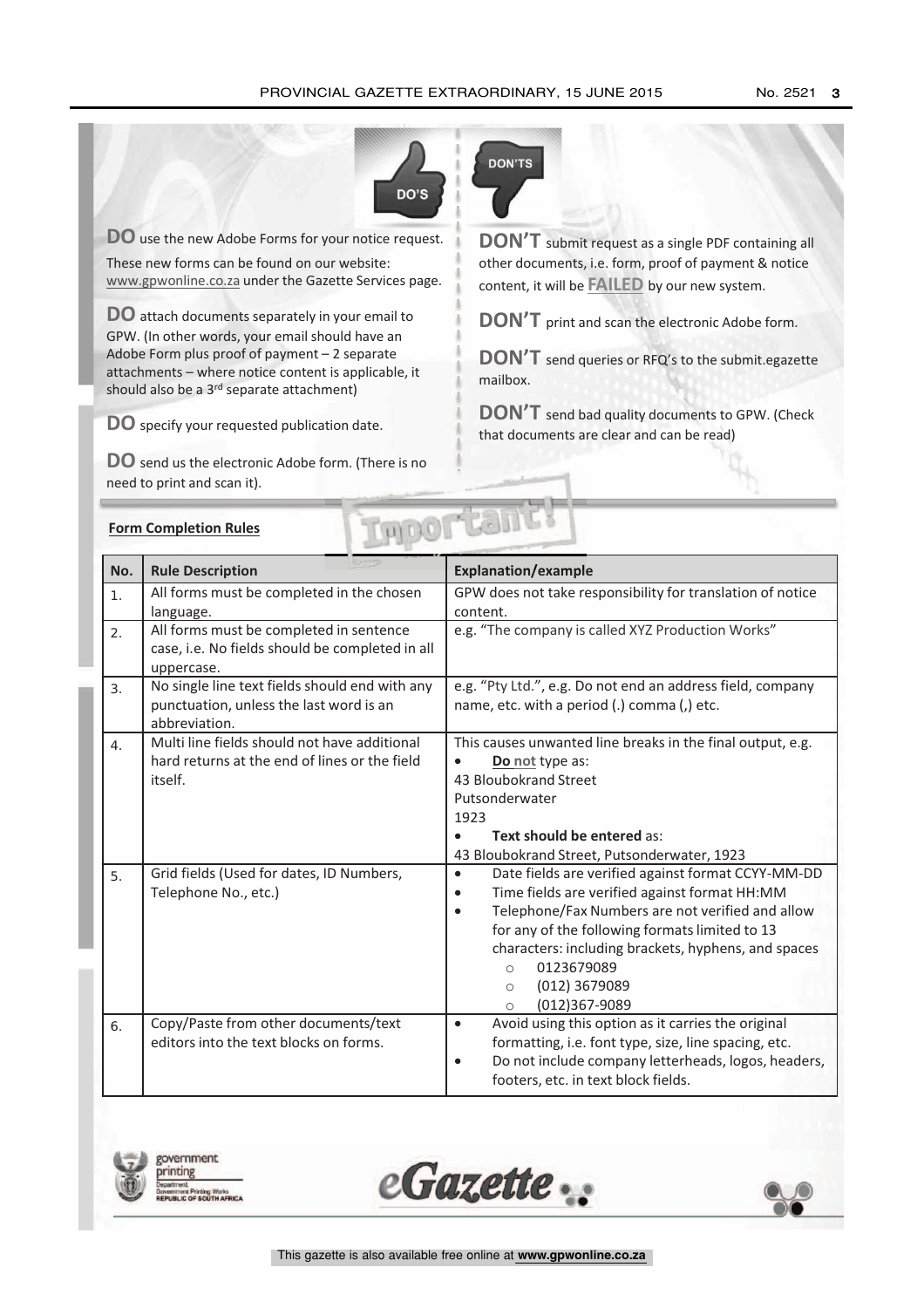| No. | <b>Rule Description</b>                                                                                                                                                                                                                                                                                          | <b>Explanation/example</b>                                                                                                                                                                                                                                                                                                                                                                                                                                                                                                                                                                                                                                                                        |  |
|-----|------------------------------------------------------------------------------------------------------------------------------------------------------------------------------------------------------------------------------------------------------------------------------------------------------------------|---------------------------------------------------------------------------------------------------------------------------------------------------------------------------------------------------------------------------------------------------------------------------------------------------------------------------------------------------------------------------------------------------------------------------------------------------------------------------------------------------------------------------------------------------------------------------------------------------------------------------------------------------------------------------------------------------|--|
| 7.  | Rich text fields (fields that allow for text<br>formatting)                                                                                                                                                                                                                                                      | Font type should remain as Arial<br>$\bullet$<br>Font size should remain unchanged at 9pt<br>$\bullet$<br>Line spacing should remain at the default of 1.0<br>$\bullet$<br>The following formatting is allowed:<br>$\bullet$<br><b>Bold</b><br>$\circ$<br><b>Italic</b><br>$\circ$<br>Underline<br>$\circ$<br>Superscript<br>$\circ$<br>Subscript<br>$\circ$                                                                                                                                                                                                                                                                                                                                      |  |
|     |                                                                                                                                                                                                                                                                                                                  | Do not use tabs and bullets, or repeated spaces<br>in lieu of tabs and indents<br>Text justification is allowed:<br>$\bullet$<br>Left<br>$\circ$<br>Right<br>$\circ$<br>Center<br>$\bigcap$<br>Full<br>$\circ$<br>Do not use additional hard or soft returns at the<br>end of line/paragraphs. The paragraph breaks<br>are automatically applied by the output<br>software<br>Allow the text to wrap automatically to<br>$\circ$<br>the next line only use single hard return<br>to indicate the next paragraph<br>Numbered lists are allowed, but no<br>$\circ$<br>special formatting is applied. It maintains<br>the standard paragraph styling of the<br>gazette, i.e. first line is indented. |  |
|     | e.g.<br>1. The quick brown fox jumps over the lazy river. The quick brown fox jumps over the lazy river.<br>The quick brown fox jumps over the lazy river.<br>2. The quick brown fox jumps over the lazy river. The quick brown fox jumps over the lazy river.<br>The quick brown fox jumps over the lazy river. |                                                                                                                                                                                                                                                                                                                                                                                                                                                                                                                                                                                                                                                                                                   |  |



You can find the **new electronic Adobe Forms** on the website www.gpwonline.co.za under the Gazette Services page.

For any **queries** or **quotations**, please contact the **eGazette Contact Centre** on 012-748 6200 or email  $info$ .egazette@gpw.go

### **Disclaimer**

*Government Printing Works does not accept responsibility for notice requests submitted through the discontinued channels as well as for the quality and accuracy of information, or incorrectly captured information and will not amend information supplied.*

*GPW will not be held responsible for notices not published due to non-compliance and/or late submission.*

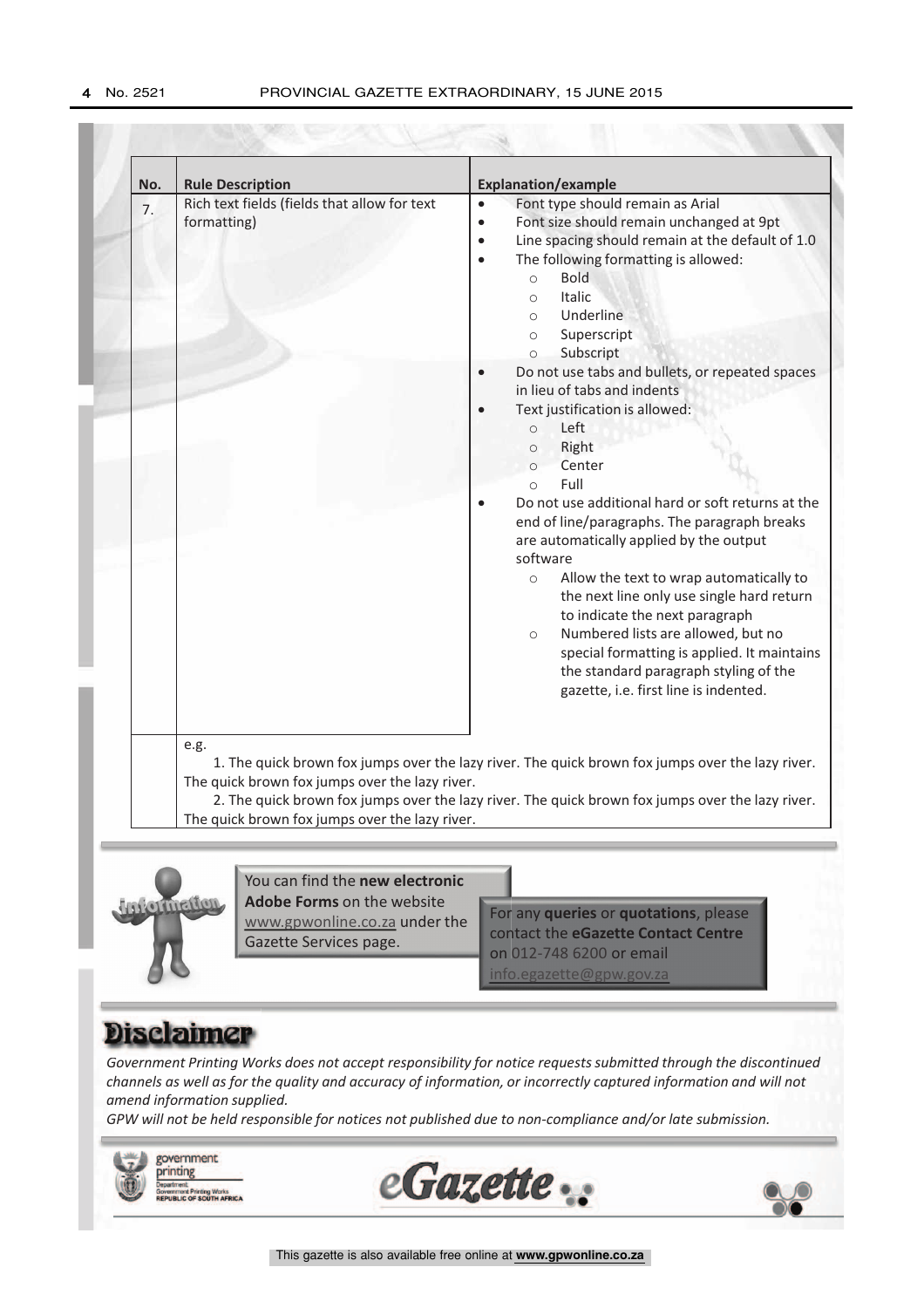Gazette No.

Page<br>No.

### **DISCLAIMER:**

Government Printing Works reserves the right to apply the 25% discount to all Legal and Liquor notices that comply with the business rules for notice submissions for publication in gazettes.

National, Provincial, Road Carrier Permits and Tender notices will pay the price as published in the Government Gazettes.

For any information, please contact the eGazette Contact Centre on 012-748 6200 or email **info.egazette@gpw.gov.za**

### **CONTENTS • INHOUD**

No.  $\sim$  No.

#### **LOCAL AUTHORITY NOTICE**

93 Venda Land Affairs Proclamation (45/1990): Thulamela Local Municipality: Establishment of township: Tshifudi Tshikombole ................................................................................................................................................................... 6 2521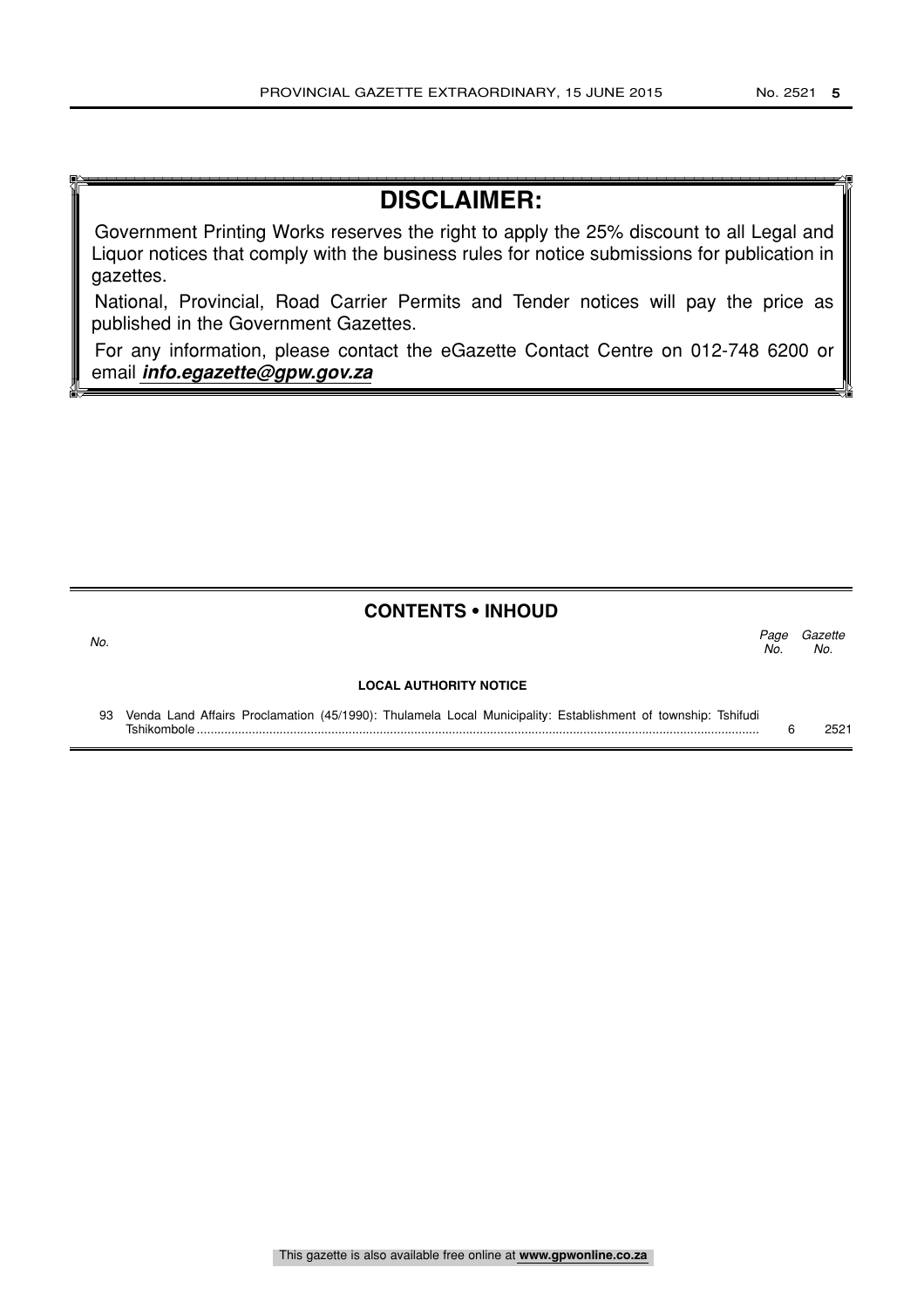### **LOCAL AUTHORITY NOTICE**

#### **LOCAL AUTHORITY NOTICE 93**

THULAMELA LOCAL MUNICIPALITY NOTICE OF APPLICATION FOR ESTABLISHMENT OF TOWNSHIPS

The Thulamela Municipality hereby gives notice in terms of the Venda Land Affairs Proclamation, 1990 (Proc. No 45 of 1990) that it intends establishing two townships, consisting of erven as referred to in the two annexures hereto, on two portions of the Remainder of the farm Paswanes Location 257 M.T., Limpopo Province.

Particulars of the application will lie for inspection during normal office hours at the office of the Senior Manager: Planning & Development, Thulamela Municipality, First Floor, Thohoyandou for a period of 28 days from 12 June 2015.

Objections to or representations in respect of the application must be lodged with or made in writing to the Senior Manager: Planning & Development, Thulamela Municipality, Private Bag X5066, Thohoyandou, 0950 within a period of 28 days from 12 June 2015.

Full name of the applicant: Pieterse, Du Toit & Assosiate (PTY) LTD. on behalf of the Thulamela Municipality. Property Description: Two portions of the Remainder of the farm Paswanes Location 257 M.T., Limpopo Province.

#### ANNEXURE 1

Name of the township: Tshifudi-Tshikombole

Number of erven in proposed township:

"Residential 1": 139 erven with a ruling size of 800m2

"Business": 3 erven ranging in size from 1720m<sup>2</sup> to 4723m<sup>2</sup>

"Institutional": 2 erven for a clinic and church

"Municipal": 1 erf for a cemetery

"Public Open Space": 5 erven with total area of 1.81ha, including a sportsfield;

Location and size of proposed township: The proposed township is ±30.35ha in extent and located adjacent and to the south of the existing village Tshifudi (±1km from District Road D3708).

#### **ANNEXURE 2**

Name of the township: Tshifudi-Munangwe

Number of erven in proposed township:

"Residential 1": 99 erven with erf sizes between 660m<sup>2</sup> and 704m<sup>2</sup>

"Public Open Space": 1 erf (sportsfield) of 1.28ha in extent

Location and size of proposed township: The proposed township is ±11.27ha in extent and is located adjacent and to the south of the existing village Munangwe (±1.5km from District Road D3708).

Address of Agent:

Pieterse Du Toit & Assosiate (PTY) LTD., Concillium Building, 118 General Beyers Street, Welgelegen, POLOKWANE, 0699 / P.O. Box 11306, BENDOR PARK, Polokwane, 0713. Tel: (015) 297 4970/1, Fax: (015) 297 4584, email: jaco @profplanners.co.za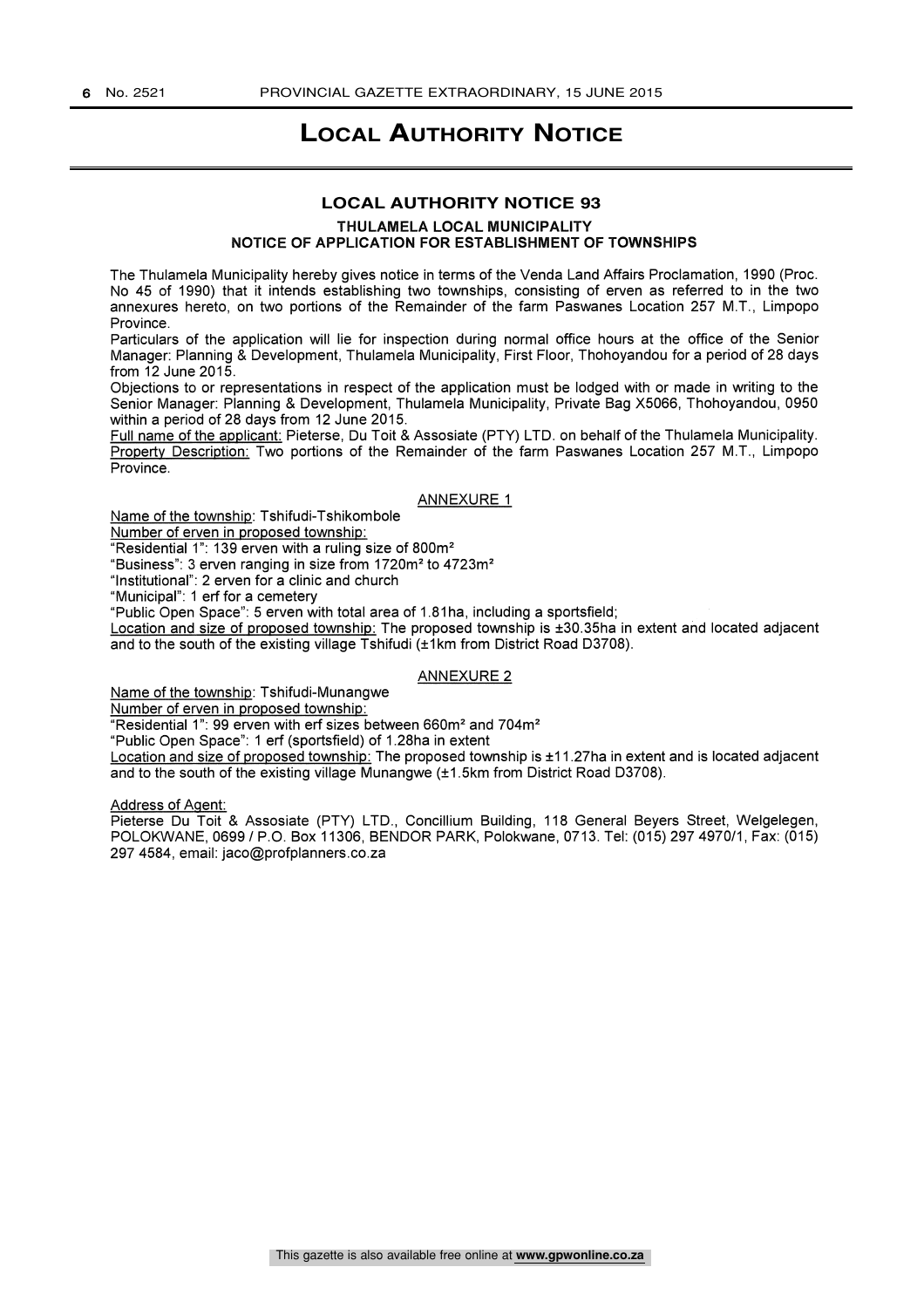#### **LOCAL AUTHORITY NOTICE 93**

#### MASIPALA WA YUNDU WA THULAMELA NOTHISI YA U ITA KHUMBELO YA U THOMIWA HA MALOKISHI

Masipala wa Thulamela u khou nea nothisi zwi tshi ya nga mulayo wa Venda Land Affairs Proclamation, 1990 (Proc. No 45 wa 1990) ya malugana na u toda u thoma malokishi mavhili, e a bulwa kha zwitentsi zwivhili zwi re afho fhasi, zwo salaho kha bulasi ya Paswane Location 257 M.T., Limpopo Province.

Zwidodombedzwa zwa khumbelo zwi do tolisiswa nga tshifhinga tsho doweleaho tsha awara dza mushumo ngei ofisini ya Mulanguli Muhulwane: U Dilugiselela & Nyaluwo, Masipala wa Thulamela, Levele ya u Thoma, Thohoyandou Iwa tshifhinga tsha maduvha a 28 u bva nga 12 Fulwi 2015.

Khanedzano dza malugana na khumbelo dzi tea u itwa kha kana nga u ñwalela Mulanguli Muhulwane: Planning & Development, Thulamela Municipality, Private Bag X5066, Thohoyandou, 0950 maduvhani a 28 u bva nga la 12 Fulwi 2015.

Dzina Io fhelelaho la ane a khou ita khumbelo: Pieterse, Du Toit & Assosiate (PTY) LTD. a tshi itela Masipala wa Thulamela.

Thalutshedzo va Fhethu: Zwipida zwivhili zwo Salaho zwa bulasi ya Paswane Location 257 M.T., Limpopo Province.

#### TSHITENTSI 1

Dzina la lokishi: Tshifudi-Tshikombole

Nomboro dza zwivhato dza lokishi line la khou anganyeiwa:

"Tshifhato tshine tsha do dzula vhathu 1": 139 erven tshine tsha vha na saidzi ya 800m<sup>2</sup>

"Mabindu": 3 erven u bva kha saidzi ya 1720m<sup>2</sup> u swika kha 4723m<sup>2</sup>

"Madzangano a tshitshavha": 2 erven ya kiliniki na kereke

"Masipala": 1 erf ya mavhida

"Fhethu ho Bvuleaho ha Tshitshavha": 5 erven thanganelo ya fhethu ha 1.81ha, u katela na mudavhi wa mitambo;

Fhethu na saidzi va lokishi line la khou anganvelwa: Lokishi line la khou anganyelwa ndi ±30.35ha kha fhethu hune ha wanala tsini na tshipembe ha mudanani wa Tshifudi (±1 km u bva District Road D3708).

#### TSHITENTSI 2

Dzina la lokishi: Tshifudi-Munangwe

Nomboro dza zwivhato dza lokishi line la khou anganvelwa:

"Tshifhato tshine tsha do dzula vhathu 1": 99 erven nga saidzi dza tshifhato u bva kha 660m<sup>2</sup> na 704m<sup>2</sup> "Fhethu ho Bvuleaho ha Tshitshavha": 1 erf (mudavhi wa mitambo) ya 1.28ha ya fhethu

Fhethu na saidzi ya lokishi line la khou anganyelwa: Lokishi line la khou anganyelwa ndi ±11.27ha kha fhethu hune ha wanala tsini na tshipembe ha mudanani wa Munangwe (±1.5km u bva District Road D3708).

Diresi ya Muimeleli:

Pieterse Du Toit & Assosiate (PTY) LTD., Concillium Building, 118 General Beyers Street, Welgelegen, POLOKWANE, 0699 / P.O. Box 11306, BENDOR PARK, Polokwane, 0713. Lut: (015) 297 4970/1, Fax: (015) 297 4584, email: jaco @profplanners.co.za